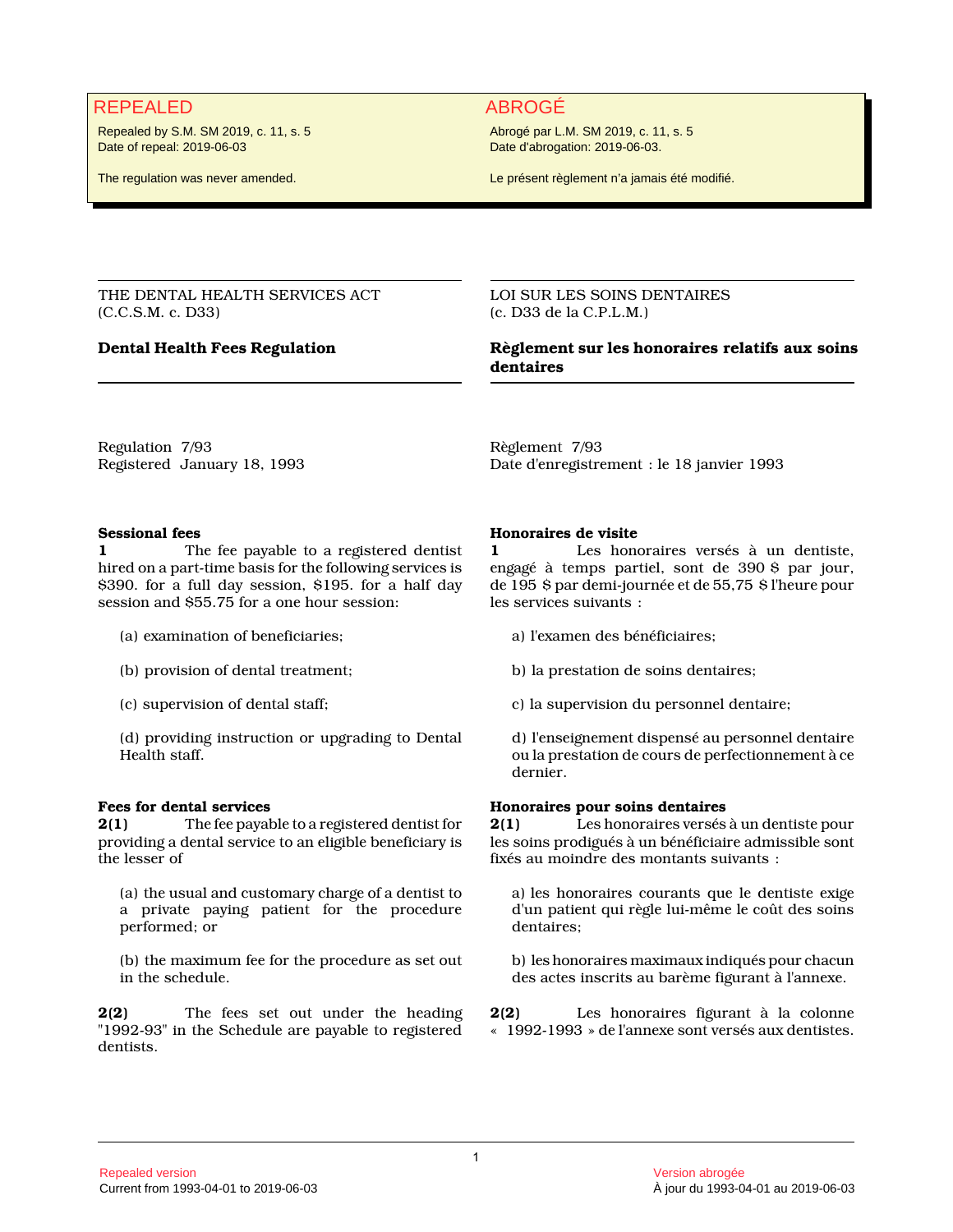**2(3)** The fees set out under the heading "SPEC. FEES" in the Schedule are payable to registered dentists who are certified and listed as specialists by the Manitoba Dental Association.

# **Repeal**

**3** Manitoba Regulation 65/91 is repealed.

# **Coming into force**

**4** This regulation is deemed to have come into force on April 1, 1992.

**2(3)** Les honoraires figurant à la colonne « HONORAIRES DE SPÉCIALISTE » de l'annexe sont versés aux dentistes certifiés dont le nom figure su r la liste de spécialistes de l'Association dentaire manitobaine.

### **Abrogation**

**3** Le *règlement du Manitoba* 65/91 est abrogé.

# **Entrée en vigueur**

**4** Le présent règlement s'applique à compter du 1<sup>er</sup> avril 1992.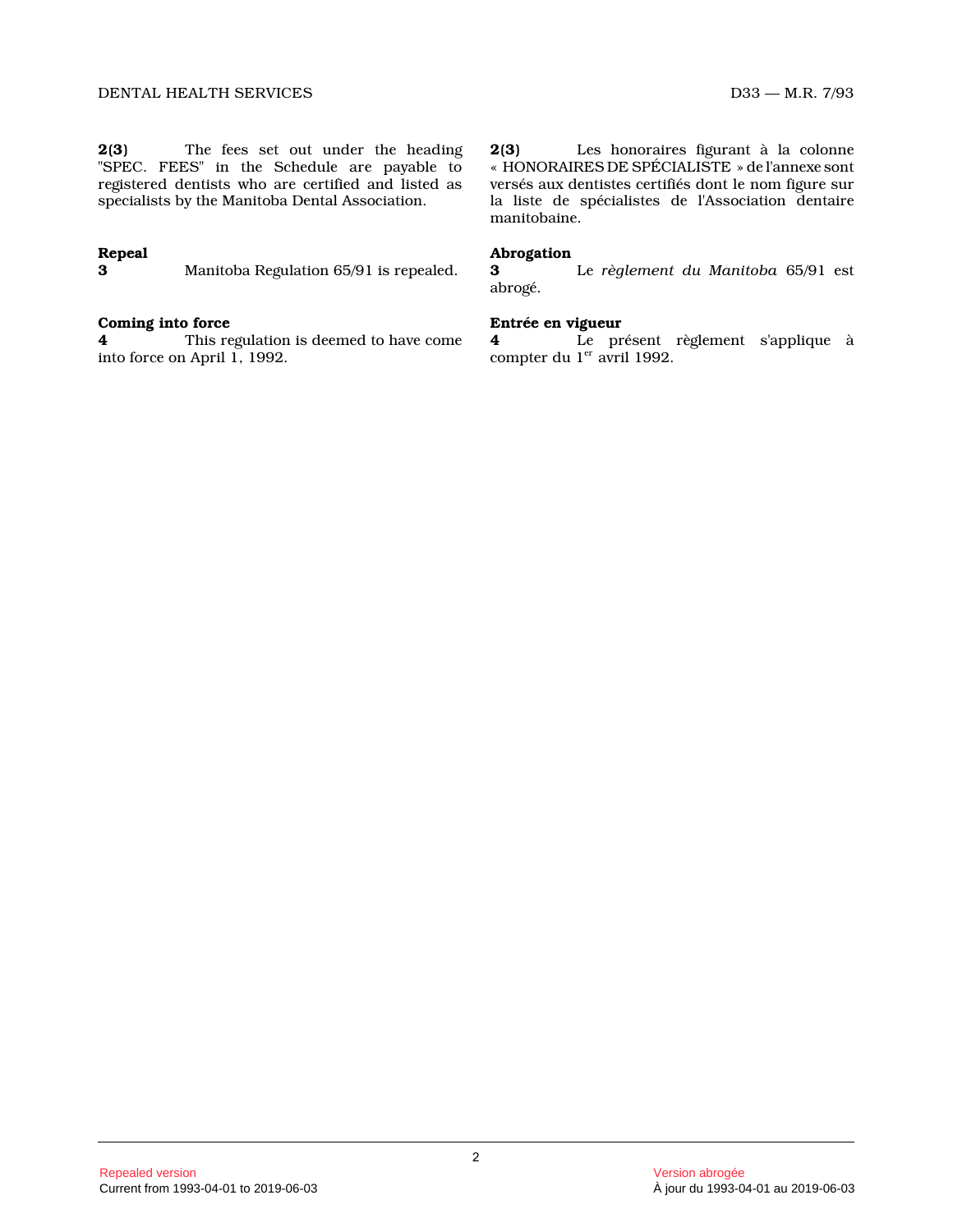# **SCHEDULE**

# DENTAL TREATMENT SERVICES MANITOBA CHILDREN'S DENTAL PROGRAM DELIVERED BY MANITOBA DENTAL ASSOCIATION

| <b>PROCEDURE</b><br>CODE                              | <b>DESCRIPTION</b>                                                                                                                                                                                                                                 | 1992-93                                           | SPEC.<br><b>FEES</b>                              |
|-------------------------------------------------------|----------------------------------------------------------------------------------------------------------------------------------------------------------------------------------------------------------------------------------------------------|---------------------------------------------------|---------------------------------------------------|
| 00001                                                 | In School Screening Exam                                                                                                                                                                                                                           | 5.30                                              |                                                   |
| $11111+$                                              | Exam - Preventive Package - including<br>oral exam, prophylaxis, minor scaling,<br>topical application of fluoride, oral<br>hygiene instruction.                                                                                                   | 32.00                                             |                                                   |
| $01202+$                                              | Oral Examination - Annual<br>- Limit one per year                                                                                                                                                                                                  | 14.45                                             | 16.80                                             |
| 01204*                                                | Specific Oral Exam<br>- examination of specific area or tooth,<br>referral exam from school-based program<br>and emergency exam, etc., when no treatment<br>is rendered. If procedure or treatment<br>is provided, the procedure only, is allowed. | 15.85                                             | 16.80                                             |
|                                                       | <b>INTRA-ORAL FILMS</b>                                                                                                                                                                                                                            |                                                   |                                                   |
| 02111<br>02112<br>02113<br>02114*<br>02115*<br>02116* | Single film<br>Two films<br>Three films<br>Four films<br>Five films<br>Six films                                                                                                                                                                   | 8.20<br>11.20<br>14.30<br>17.20<br>19.55<br>21.75 | 8.20<br>11.20<br>14.30<br>17.20<br>19.55<br>21.75 |
| 13701                                                 | Interproximal discing or slicing of<br>individual primary tooth                                                                                                                                                                                    | 2.60                                              | 2.60                                              |

<sup>\*</sup> Requires explanation on claim form.

<sup>+</sup> Only one of the above claims will be paid. Package billings should be billed once per year.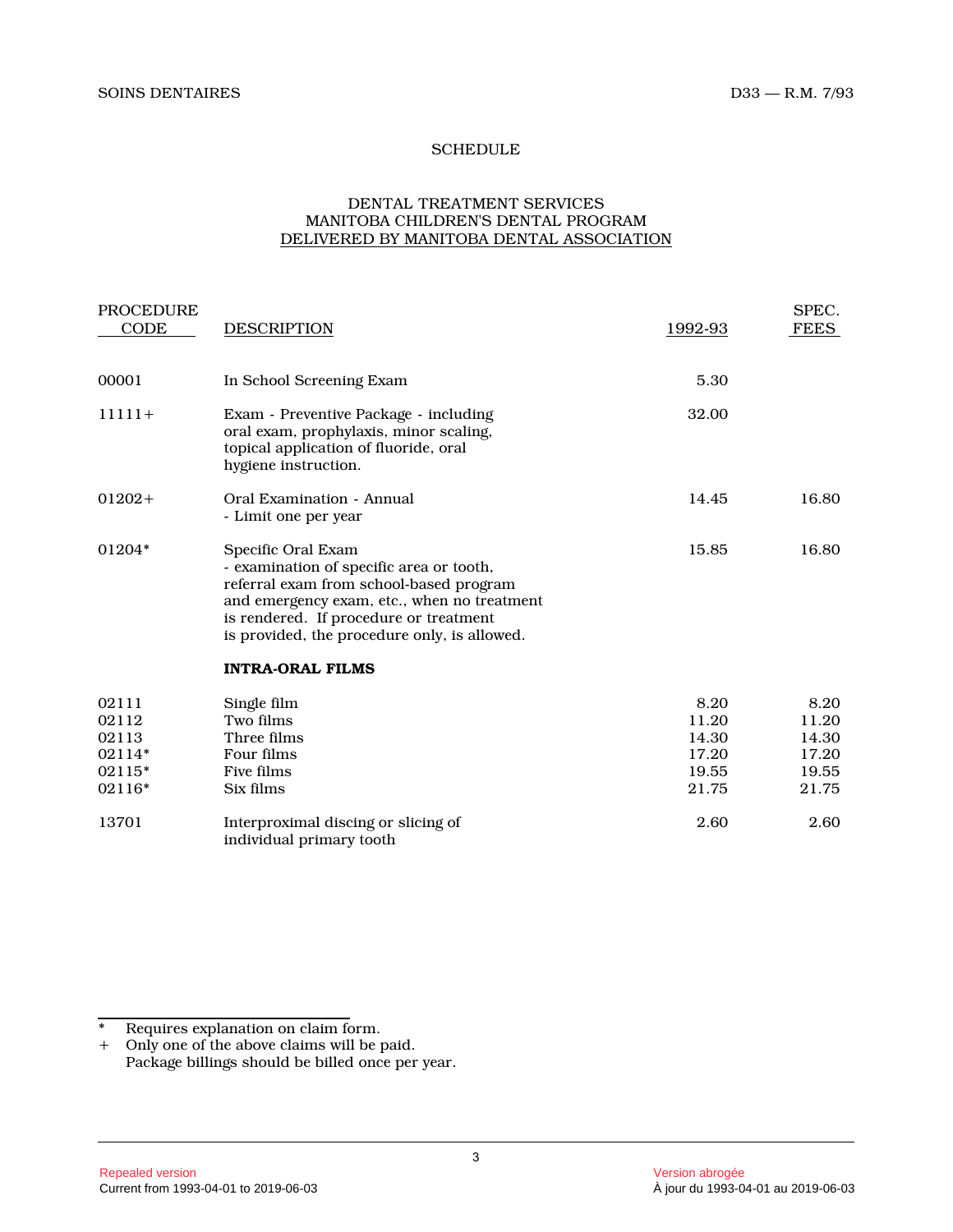| PROCEDURE<br>CODE | <b>DESCRIPTION</b>                                       |                                                                                                                                                                                                                                                                                                                             | 1992-93     | SPEC.<br><b>FEES</b> |
|-------------------|----------------------------------------------------------|-----------------------------------------------------------------------------------------------------------------------------------------------------------------------------------------------------------------------------------------------------------------------------------------------------------------------------|-------------|----------------------|
|                   | <b>SPACE MAINTAINERS</b>                                 |                                                                                                                                                                                                                                                                                                                             |             |                      |
|                   | <b>NOTE:</b>                                             | The fee for the following preventive<br>orthodontic appliances includes design,<br>separation, fabrication, insertion and<br>initial cementation.<br>(DENTIST FITTED BANDS REQUIRED)<br>Itemized charges must be supplied on<br>lab bill with invoice for payment when<br>requested.                                        |             |                      |
|                   |                                                          | THE CODING SYSTEM FOR A SPACE MAINTAINER IS:                                                                                                                                                                                                                                                                                |             |                      |
|                   | 1 0<br>20<br>30<br>40<br>0 1<br>$0\;2$<br>04<br>07       | Mx Right Quadrant<br>Mx Left Quadrant<br>Md Left Quadrant<br>Md Right Quadrant<br>Mx Left and Right Quadrants<br>Md Right and Left Quadrants<br>Mx Anterior Region<br>Md Anterior Region                                                                                                                                    |             |                      |
| 15101             |                                                          | Band type - fixed - unilateral                                                                                                                                                                                                                                                                                              | $47.90 + L$ | $55.10 + L$          |
| 15102             | Band type - fixed - bilateral<br>(soldered lingual arch) |                                                                                                                                                                                                                                                                                                                             | $95.90 + L$ | $110.10 + L$         |
| 15104             | wires, lingual arch                                      | Band type - tubes and locking                                                                                                                                                                                                                                                                                               | $90.10 + L$ | $103.55 + L$         |
| 15202             |                                                          | Stainless steel crown (or band) type<br>- fixed (with intra-alveolar attachment)                                                                                                                                                                                                                                            | $72.85 + L$ | $89.35 + L$          |
| 15601             | with any examination code.<br>four month period.         | Monitoring of space maintenance appliance(s)<br>- maximum twice per year per patient;<br>will not be paid if in conjunction<br>- where there is more than one appliance per<br>patient, only one monitoring fee will be paid.<br>- only one monitoring fee can be billed per<br>The CDP will only pay for the initial space | 22.10       | 27.70                |
|                   | covered.                                                 | maintainer, and routine monitoring. Replacement<br>or repairs due to loss or breakage WILL NOT be                                                                                                                                                                                                                           |             |                      |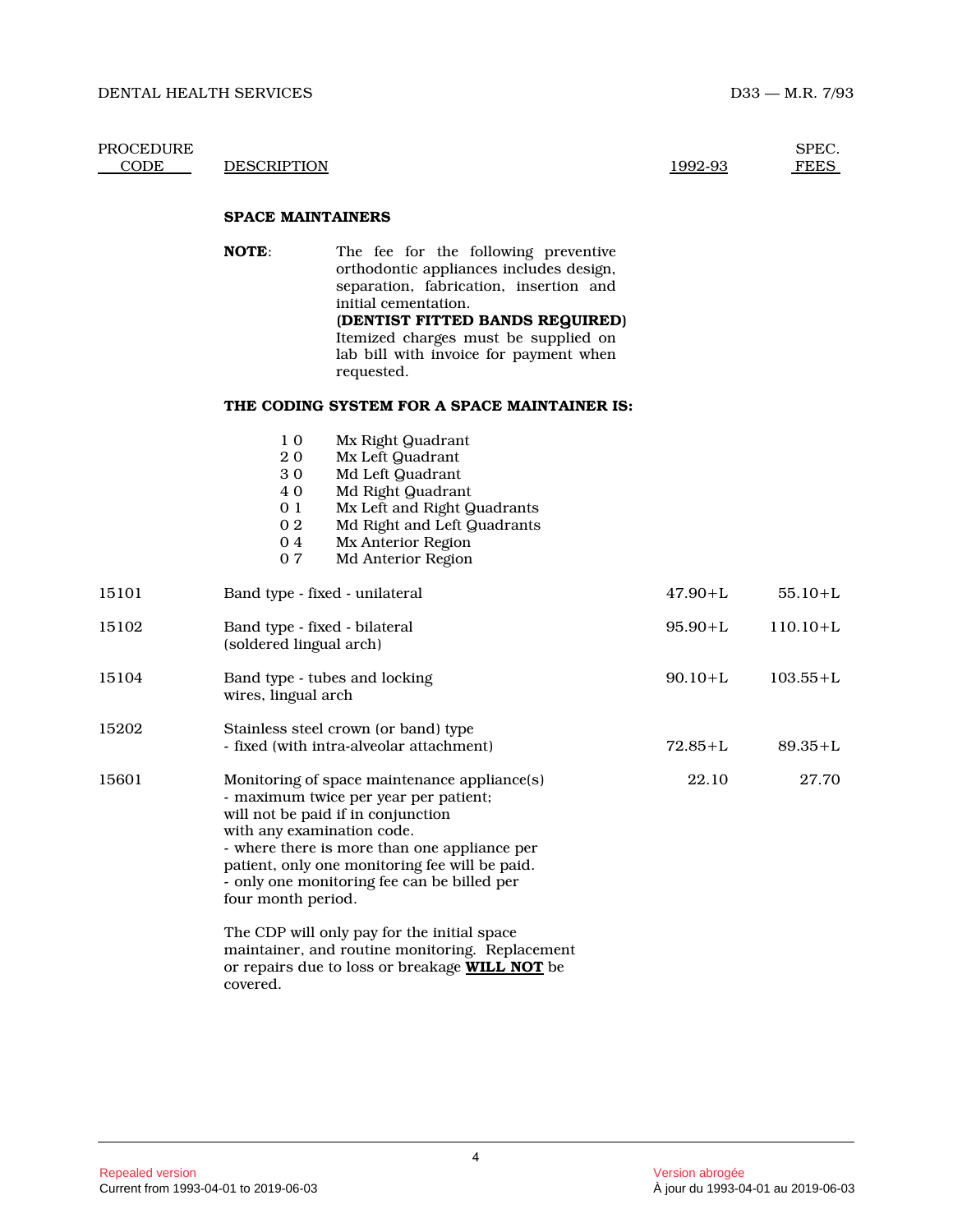| PROCEDURE<br>CODE                         | <b>DESCRIPTION</b>          |                                                                                                                                                                                                                                                                                              | 1992-93                                   | SPEC.<br><b>FEES</b>                      |  |
|-------------------------------------------|-----------------------------|----------------------------------------------------------------------------------------------------------------------------------------------------------------------------------------------------------------------------------------------------------------------------------------------|-------------------------------------------|-------------------------------------------|--|
|                                           |                             | <b>CARIES/TRAUMA/PAIN CONTROL</b>                                                                                                                                                                                                                                                            |                                           |                                           |  |
| 20111*                                    | tooth near exfoliation.)    | Caries control - removal of carious<br>lesions or existing restorations and<br>placement of sedative/protective<br>dressing, includes pulp caps when<br>necessary, as a separate procedure.<br>(Not normally reimbursable for deciduous<br>teeth except when explanation indicates           | 21.70                                     | 25.55                                     |  |
| 20121*                                    | tooth near exfoliation.)    | Caries control with band.<br>Removal of carious lesions or existing<br>restorations and placement of sedative/<br>protective dressing, includes pulp caps<br>when necessary, as a separate procedure.<br>(Not normally reimbursable for deciduous<br>teeth except when explanation indicates | 32.80                                     | 39.30                                     |  |
|                                           | <b>AMALGAM RESTORATIONS</b> |                                                                                                                                                                                                                                                                                              |                                           |                                           |  |
|                                           | <b>NOTE:</b>                | Where, at the same sitting, in order to<br>conserve tooth structure, two separate<br>restorations are performed on the same<br>tooth involving a common surface, when<br>one restoration might have been done;<br>this should be considered as one<br>restoration in assessing the fee.      |                                           |                                           |  |
|                                           |                             | <b>Treatment of Dental Caries</b><br>(includes local anaesthetic, pulp protection,<br>pulp capping and polishing)                                                                                                                                                                            |                                           |                                           |  |
| 21111<br>21112<br>21113<br>21114          | (a) Primary Teeth           | Amalgam, One surface (or pit and fissure)<br>Two surface<br>Three surface<br>Four or more surface                                                                                                                                                                                            | 20.60<br>34.45<br>36.80<br>40.55          | 25.25<br>42.25<br>44.15<br>49.55          |  |
|                                           |                             | (b) Permanent Anterior and Bicuspid Teeth                                                                                                                                                                                                                                                    |                                           |                                           |  |
| 21211<br>21212<br>21213<br>21214<br>21215 | Amalgam,                    | One surface<br>Two surface<br>Three surface<br>Four surface<br>Five surface                                                                                                                                                                                                                  | 26.65<br>39.10<br>45.95<br>55.10<br>67.40 | 32.85<br>46.60<br>54.40<br>65.35<br>82.45 |  |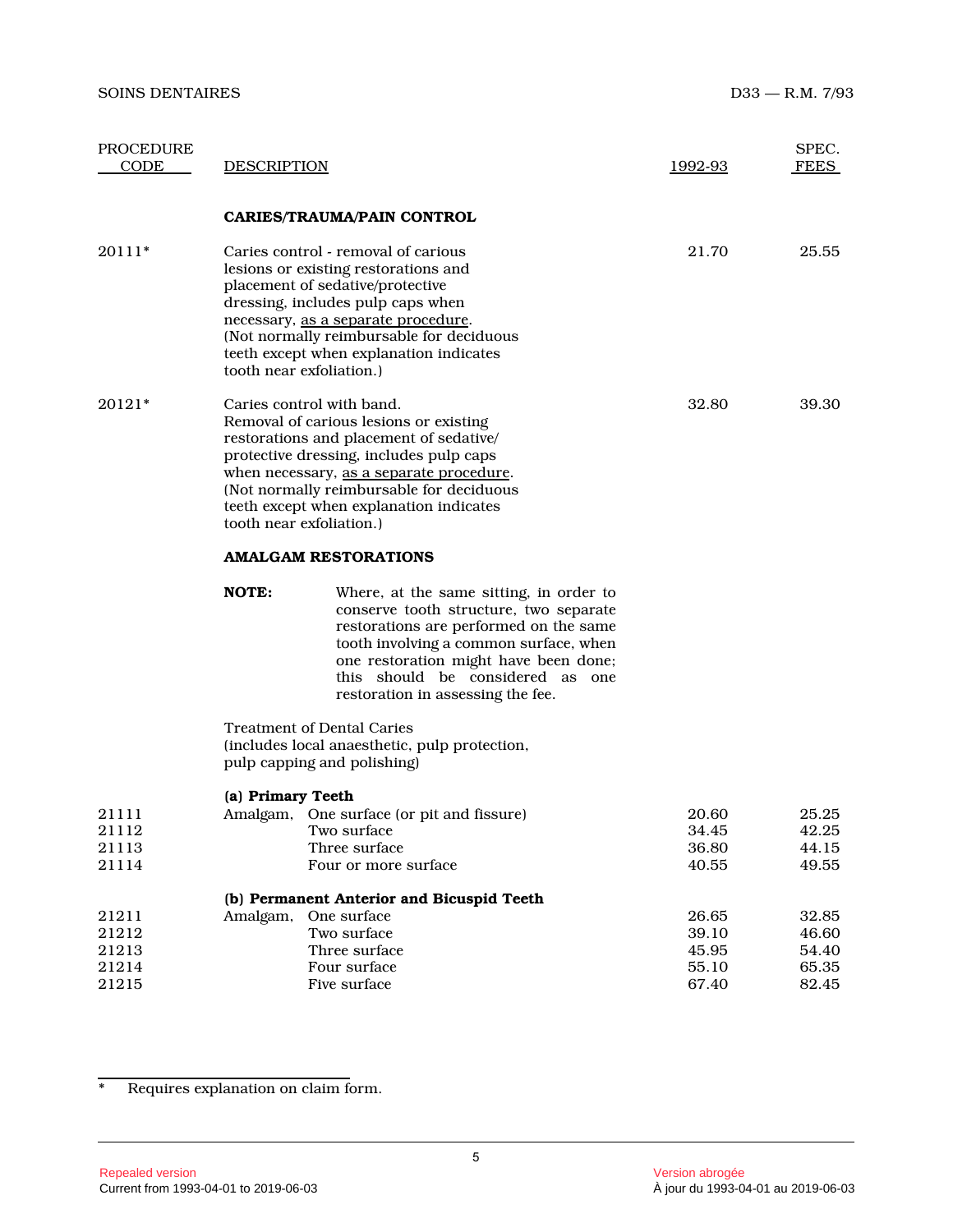#### DENTAL HEALTH SERVICES D33 — M.R. 7/93

| PROCEDURE<br>CODE                         | <b>DESCRIPTION</b>                                                                                                                                                                                        | 1992-93                                    | SPEC.<br><b>FEES</b>                        |
|-------------------------------------------|-----------------------------------------------------------------------------------------------------------------------------------------------------------------------------------------------------------|--------------------------------------------|---------------------------------------------|
| 21221<br>21222<br>21223<br>21224<br>21225 | (c) Permanent Molar Teeth<br>Amalgam,<br>One surface<br>Two surface<br>Three surface<br>Four surface<br>Five surface                                                                                      | 33.80<br>45.95<br>52.85<br>62.00<br>78.10  | 41.10<br>54.40<br>62.50<br>75.90<br>92.60   |
|                                           | <b>RETENTIVE PINS</b>                                                                                                                                                                                     |                                            |                                             |
| 21401<br>21402<br>21403*                  | One pin<br>Two pins<br>Three pins                                                                                                                                                                         | 8.70<br>14.00<br>21.25                     | 9.70<br>15.75<br>23.80                      |
|                                           | NOTE:<br><b>NOT</b><br><b>MORE</b><br><b>THAN</b><br><b>ONE</b><br><b>FINAL</b><br>RESTORATION PER TOOTH WILL BE<br>COVERED PER 12 MONTH PERIOD,<br>EXCEPT IN CASES OF TRAUMA FROM<br>AN EXTERNAL SOURCE. |                                            |                                             |
|                                           | <b>CROWNS</b>                                                                                                                                                                                             |                                            |                                             |
| 22201                                     | <b>Anterior Primary Stainless Steel</b><br>(Cuspids only)                                                                                                                                                 | 53.25                                      | 67.60                                       |
| 22211                                     | Posterior Primary Stainless Steel                                                                                                                                                                         | 53.25                                      | 67.60                                       |
| 22311<br>22401                            | Posterior Permanent Stainless Steel<br><b>Anterior Primary Preformed Acrylic</b><br>(Cuspids only)                                                                                                        | 63.25<br>42.10                             | 86.95<br>58.75                              |
|                                           | <b>RESTORATIONS, TOOTH COLOURED</b>                                                                                                                                                                       |                                            |                                             |
|                                           | RESTORATIONS, TOOTH COLOURED, PERMANENT,<br>ANTERIORS, ACID ETCH/BOND TECHNIQUE<br>(NOT TO BE USED FOR VENEER APPLICATIONS<br>OR DIASTEMA CLOSURES)                                                       |                                            |                                             |
| 23111<br>23112<br>23113<br>23114<br>23115 | One Surface<br>Two Surface (continuous)<br>Three Surfaces (continuous)<br>Four Surfaces (continuous)<br>Five Surfaces (continuous, maximum                                                                | 38.10<br>44.80<br>75.80<br>87.15<br>100.30 | 44.70<br>53.35<br>90.60<br>109.40<br>128.10 |

# RESTORATIONS, TOOTH COLOURED, PERMANENT POSTERIORS ACID ETCH/BOND TECHNIQUE

**NOTE:** Tooth coloured restorations in posterior teeth may have a limited place in carefully selected posterior restorations

surfaces per tooth)

<sup>\*</sup> Requires explanation on claim form.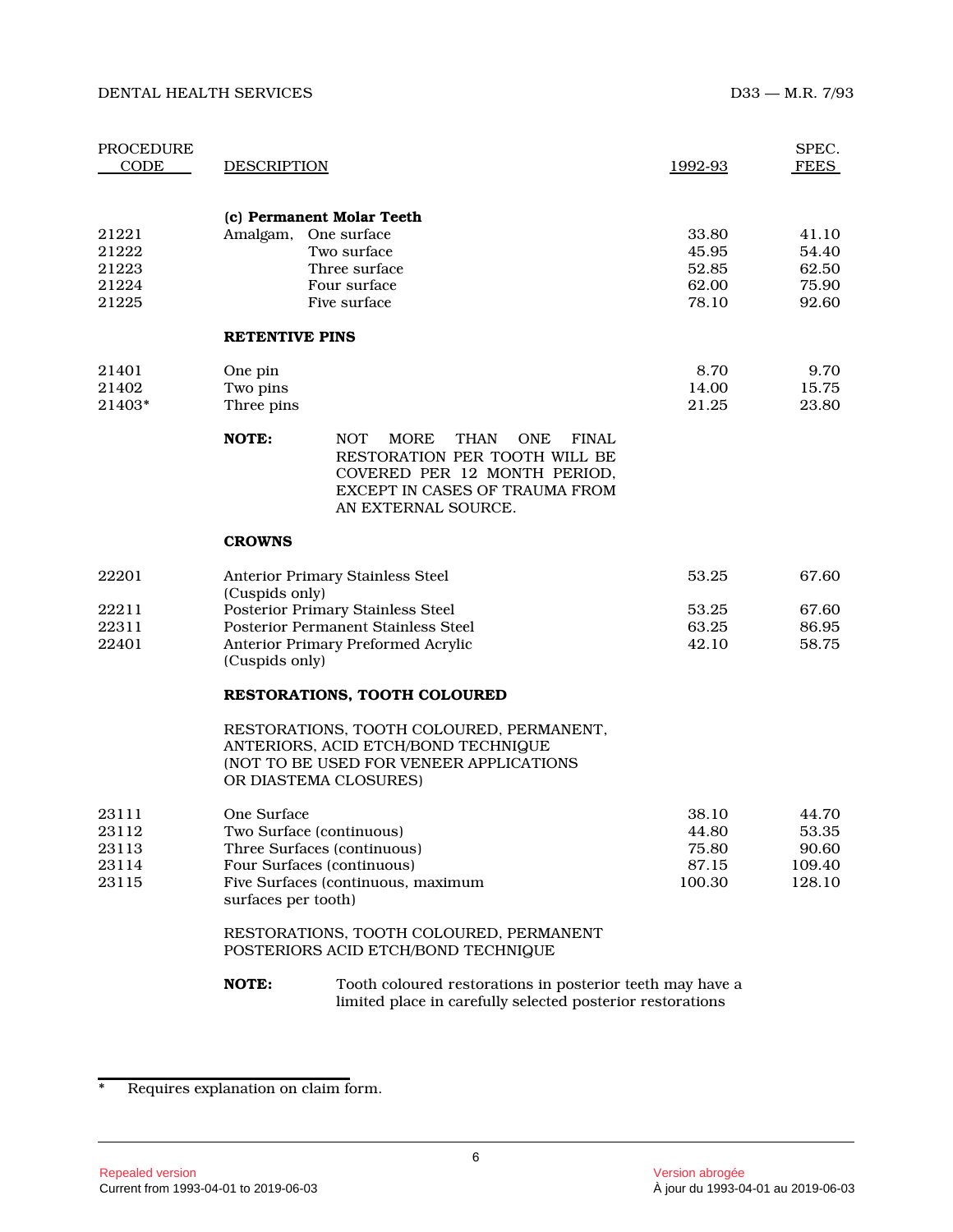| PROCEDURE<br><b>CODE</b> | <b>DESCRIPTION</b>     |                                                                                                                                                                                                  | 1992-93 | SPEC.<br><b>FEES</b> |
|--------------------------|------------------------|--------------------------------------------------------------------------------------------------------------------------------------------------------------------------------------------------|---------|----------------------|
|                          |                        | <b>Tooth coloured, Permanent Bicuspids</b>                                                                                                                                                       |         |                      |
| 23311                    | One surface            |                                                                                                                                                                                                  | 38.10   | 48.90                |
| 23312                    | Two surfaces           |                                                                                                                                                                                                  | 45.90   | 60.05                |
| 23313                    | Three surfaces         |                                                                                                                                                                                                  | 54.85   | 71.00                |
|                          |                        | <b>Tooth coloured, Permanent Molars</b>                                                                                                                                                          |         |                      |
| 23321                    | One surface            |                                                                                                                                                                                                  | 38.10   | 48.90                |
| 23322                    | Two surfaces           |                                                                                                                                                                                                  | 45.90   | 60.05                |
| 23323                    | Three surfaces         |                                                                                                                                                                                                  | 54.85   | 71.00                |
|                          | NOTE:                  | Where these restorations are in primary teeth a fee for an<br>amalgam will be reimbursed. Posterior composites are<br>limited to restorations which do not involve the marginal<br>ridge.        |         |                      |
|                          |                        | i.e. MO, DO, and MOD resins are not covered.                                                                                                                                                     |         |                      |
|                          | NOTE:                  | <b>NOT</b><br><b>MORE</b><br><b>THAN</b><br><b>ONE</b><br><b>FINAL</b><br>RESTORATION PER TOOTH WILL BE<br>COVERED PER 12 MONTH PERIOD.<br>EXCEPT IN CASES OF TRAUMA FROM<br>AN EXTERNAL SOURCE. |         |                      |
|                          | <b>POSTS</b>           |                                                                                                                                                                                                  |         |                      |
|                          | (WITH OR WITHOUT CORE) | POSTS, PREFABRICATED RETENTIVE (SEPARATE PROCEDURE)                                                                                                                                              |         |                      |
| 25731*                   | One Post               |                                                                                                                                                                                                  | 80.75   | 94.25                |

| 25732* | Two Posts | 13.70 | 132.70 |
|--------|-----------|-------|--------|
|        |           |       |        |

# **PULPOTOMY**

| NOTE: | If pulpotomy or emergency pulpectomy has been performed   |  |  |  |  |
|-------|-----------------------------------------------------------|--|--|--|--|
|       | on the same tooth by the same practitioner within a three |  |  |  |  |
|       | month period, subsequent root canal therapy must be       |  |  |  |  |
|       | reduced by the same amount.                               |  |  |  |  |

| $32221*$ | Permanent tooth - anterior and bicuspid | 24.35 | 30.45 |
|----------|-----------------------------------------|-------|-------|
| 32222*   | Permanent tooth - molar                 | 42.55 | 53.20 |
| 32232    | Primary tooth                           | 27.90 | 35.05 |

# **PULPECTOMY, PERMANENT TEETH/RETAINED PRIMARY TEETH**

| 32311          | One Canal                | 46.40          | 57.80          |
|----------------|--------------------------|----------------|----------------|
| 32312<br>32313 | Two Canal<br>Three Canal | 46.40<br>46.40 | 57.80<br>57.80 |
| 32314          | Four Canals or More      | 46.40          | 57.80          |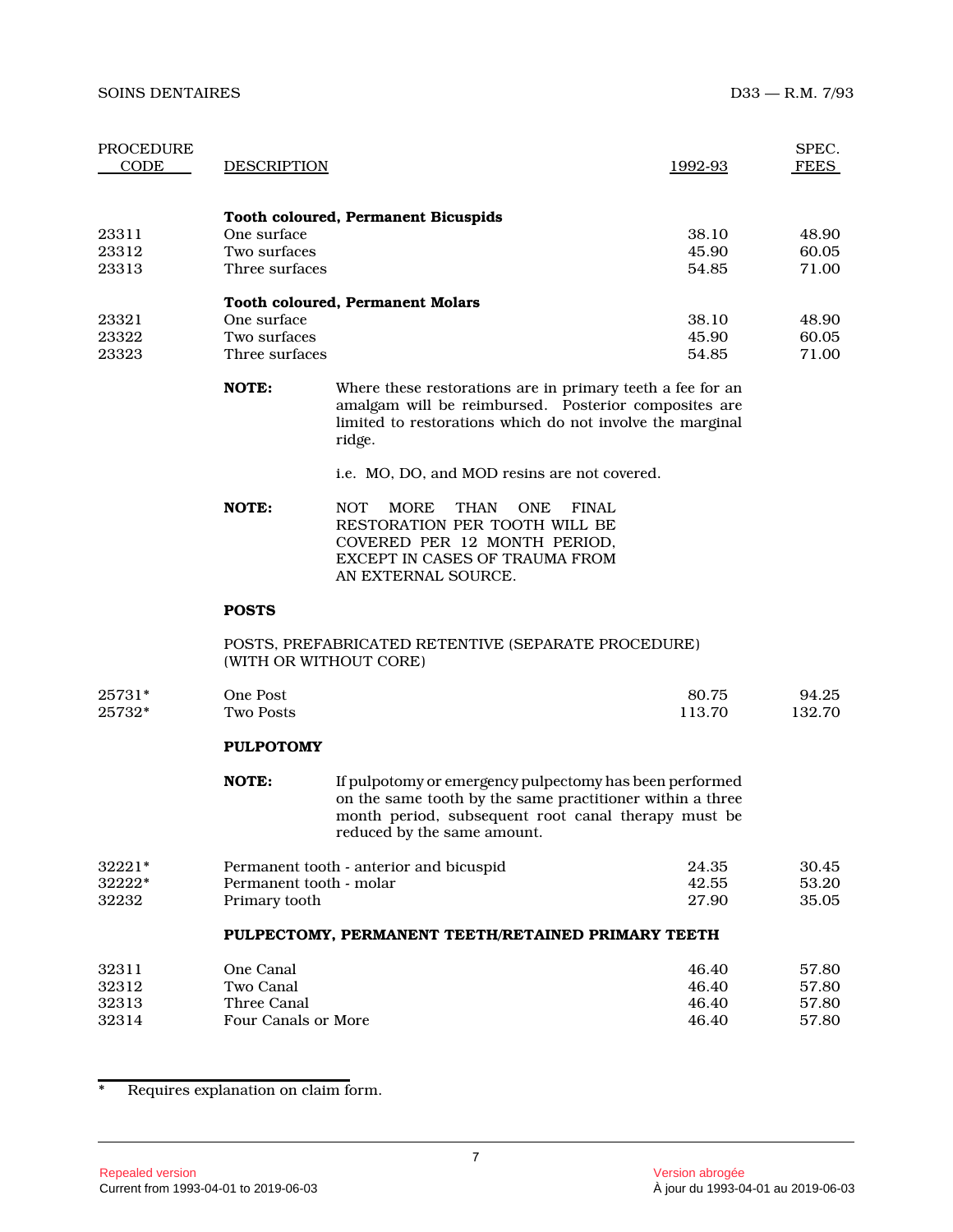| <b>PROCEDURE</b><br>CODE         | <b>DESCRIPTION</b>                                     |                                                                                                                                                                                                                                         | 1992-93                              | SPEC.<br><b>FEES</b>                 |
|----------------------------------|--------------------------------------------------------|-----------------------------------------------------------------------------------------------------------------------------------------------------------------------------------------------------------------------------------------|--------------------------------------|--------------------------------------|
|                                  | therapy.                                               | Emergency pulpectomy procedure may not be claimed when followed by<br>completed pulpectomy at subsequent appointment(s) or root canal                                                                                                   |                                      |                                      |
| 32321                            | root filling                                           | Primary tooth - pulpectomy and restorable                                                                                                                                                                                               | 42.15                                | 57.80                                |
|                                  |                                                        | <b>ROOT CANAL THERAPY</b>                                                                                                                                                                                                               |                                      |                                      |
|                                  | NOTE:                                                  | Root canal therapy includes treatment<br>plan, procedural x-rays, vitality test,<br>opening and draining, and restoration of<br>a one surface<br>access opening.<br>Post-operative radiographs required with<br>invoice for processing. |                                      |                                      |
|                                  |                                                        | ROOT CANALS, PERMANENT TEETH, FULLY DEVELOPED ROOTS                                                                                                                                                                                     |                                      |                                      |
| 33111<br>33121<br>33131<br>33141 | One canal<br>Two canals<br>Three canals<br>Four canals |                                                                                                                                                                                                                                         | 194.25<br>272.75<br>313.60<br>365.75 | 243.25<br>355.20<br>394.50<br>460.10 |
|                                  | <b>APEXIFICATION</b>                                   |                                                                                                                                                                                                                                         |                                      |                                      |
| 33601*                           |                                                        | First visit including pulpectomy                                                                                                                                                                                                        | 73.45                                | 102.90                               |
| 33611*                           |                                                        | Chemotherapeutic treatment per visit                                                                                                                                                                                                    | 22.65                                | 30.75                                |
| 39201<br>39202                   | Molars                                                 | <b>Open and Drain</b> (Separate Emergency Procedures)<br>Anteriors and Bicuspids                                                                                                                                                        | 11.65<br>11.65                       | 14.50<br>14.50                       |
| 43411*                           | procedure 11111)                                       | Periodontal scaling - one unit of time<br>(to be billed only when extensive scaling<br>necessary, otherwise part of                                                                                                                     | 21.30                                | 21.30                                |
|                                  |                                                        | PROSTHETIC SERVICES                                                                                                                                                                                                                     |                                      |                                      |
| 52101*                           |                                                        | Maxillary transitional partial denture                                                                                                                                                                                                  | $72.65 + L$                          | $81.05 + L$                          |
| 52102*                           | - no clasps<br>- no clasps                             | Mandibular transitional partial denture                                                                                                                                                                                                 | $72.65 + L$                          | $81.05 + L$                          |
| 52301*                           |                                                        | Maxillary acrylic partial denture - clasps                                                                                                                                                                                              | $145.40 + L$                         | $162.35 + L$                         |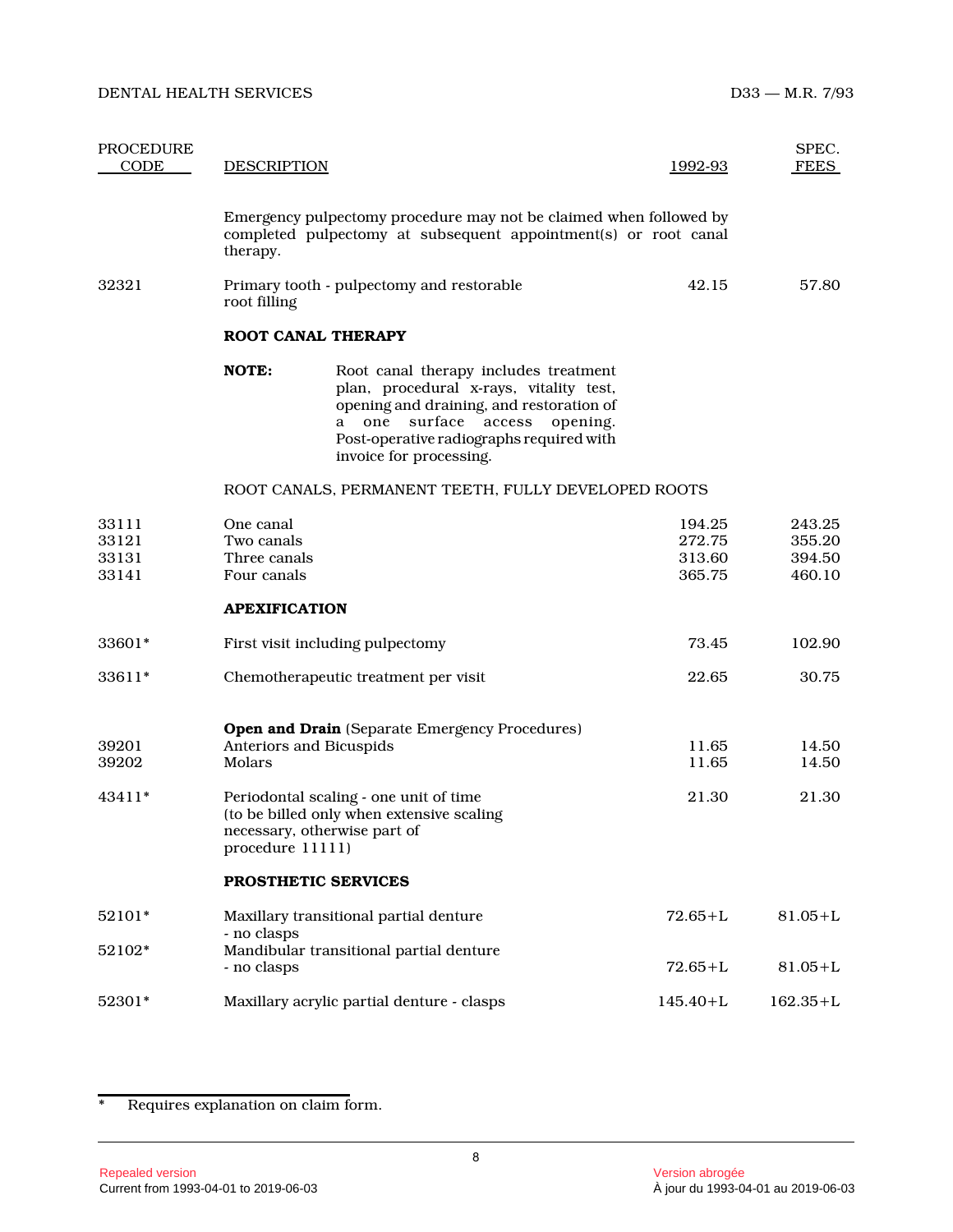| <b>PROCEDURE</b><br>CODE             | <b>DESCRIPTION</b>             |                                                                                                                                                                                               | 1992-93                           | SPEC.<br><b>FEES</b>               |
|--------------------------------------|--------------------------------|-----------------------------------------------------------------------------------------------------------------------------------------------------------------------------------------------|-----------------------------------|------------------------------------|
| 52302*                               |                                | Mandibular acrylic partial denture - clasps                                                                                                                                                   | $145.40 + L$                      | $162.35 + L$                       |
|                                      | NOT be covered.                | Replacement or repair of partial dentures due to loss or breakage WILL                                                                                                                        |                                   |                                    |
|                                      |                                | <b>SURGICAL SERVICES</b>                                                                                                                                                                      |                                   |                                    |
|                                      | NOTE:                          | Removal of<br>To include necessary suturing and<br>routine post-op treatment                                                                                                                  |                                   |                                    |
|                                      |                                | THE NUMBER 99 WILL DESIGNATE A SUPERNUMERARY TOOTH IN ANY QUADRANT.                                                                                                                           |                                   |                                    |
|                                      | <b>ERUPTED TEETH</b>           |                                                                                                                                                                                               |                                   |                                    |
| 71101                                |                                | Single tooth extraction                                                                                                                                                                       | 26.25                             | 28.55                              |
| 71109                                | quadrant/sextant               | Extracted additional tooth same                                                                                                                                                               | 13.00                             | 14.15                              |
| 71201*<br>72111*<br>72211*<br>72221* |                                | Extraction of tooth - requiring surgical flap<br>Extract impacted tooth-soft tissue coverage<br>Extract impacted tooth-partial bone coverage<br>Extract impacted tooth-complete bone coverage | 55.30<br>54.10<br>92.00<br>131.15 | 69.35<br>68.00<br>108.10<br>171.05 |
| 72311                                | First tooth                    | Removals, Residual Roots, Erupted                                                                                                                                                             | 26.25                             | 28.55                              |
| 72321*                               | First tooth                    | Removals, Residual Roots, Soft Tissue Coverage                                                                                                                                                | 45.65                             | 57.30                              |
| 72331*                               | First tooth                    | Removals, Residual Roots, Bone Tissue Coverage                                                                                                                                                | 69.80                             | 89.95                              |
| 74611*<br>74612*<br>75121*           | 1 cm. and under<br>$1 - 2$ cm. | Surgical Incision, cysts/granulomas<br>Intra-oral incision and drainage abscess                                                                                                               | I.C.<br>I.C.<br>I.C.              | I.C.<br>I.C.<br>I.C.               |
|                                      | (including splinting)          | REPLANTATION, AVULSED TOOTH/TEETH                                                                                                                                                             |                                   |                                    |
| 76941*<br>76949*                     | Each Additional tooth          | Replanation, first tooth                                                                                                                                                                      | I.C.<br>I.C.                      | I.C.<br>I.C.                       |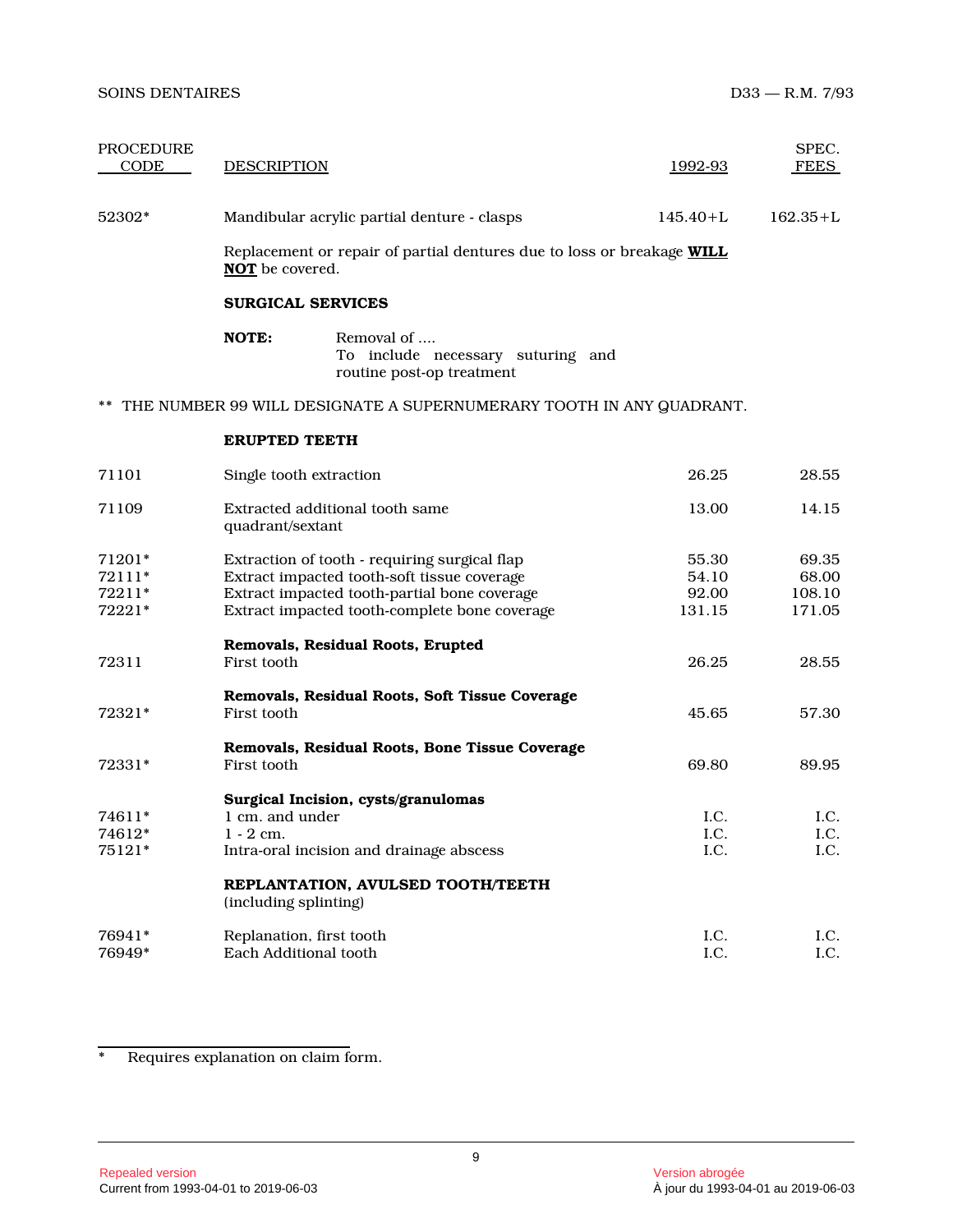| <b>PROCEDURE</b><br>CODE  | <b>DESCRIPTION</b><br>1992-93                                                        |                | SPEC.<br><b>FEES</b>  |
|---------------------------|--------------------------------------------------------------------------------------|----------------|-----------------------|
|                           | REPOSITIONING OF TRAUMATICALLY DISPLACED TEETH                                       |                |                       |
| 76951*<br>76952*          | One unit of time<br>Two units of time                                                | LC.<br>LC.     | LC.<br>LC.            |
|                           | <b>ADJUNCTIVE SERVICES</b>                                                           |                |                       |
| 93111<br>94301*<br>94302* | Written and/or Telephone Report<br>Institutional call<br>Special visit night/holiday | 31.50<br>33.45 | LC.<br>34.20<br>36.25 |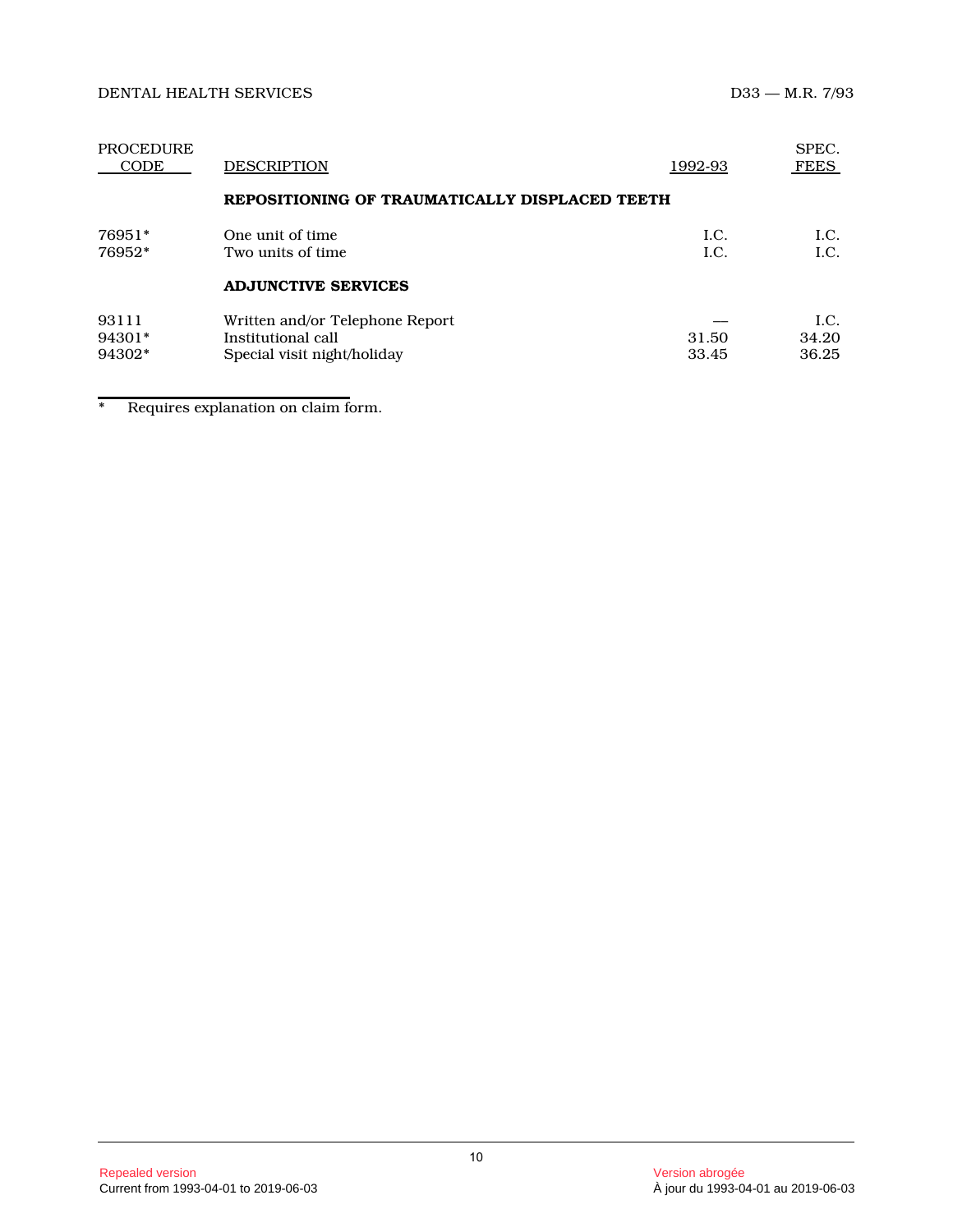# ANNEXE

# TRAITEMENTS DENTAIRES PROGRAMME MANITOBAIN DE SOINS DENTAIRES POUR ENFANT S OFFERT PAR L'ASSOCIATION DENTAIRE DU MANITOBA

| CODE DE       |                                                                                                                                                                                                                                                                                                                                                                                                                           |                           | <b>HONORAIRES</b><br>DE            |
|---------------|---------------------------------------------------------------------------------------------------------------------------------------------------------------------------------------------------------------------------------------------------------------------------------------------------------------------------------------------------------------------------------------------------------------------------|---------------------------|------------------------------------|
| <b>L'ACTE</b> | <b>DESCRIPTION</b>                                                                                                                                                                                                                                                                                                                                                                                                        | 1992-1993<br>(en dollars) | <b>SPÉCIALISTE</b><br>(en dollars) |
| 00001         | Examen de dépistage fait à l'école                                                                                                                                                                                                                                                                                                                                                                                        | 5,30                      |                                    |
| $11111+$      | Examen, soins préventifs (y compris<br>l'examen buccal, la prophylaxie, le<br>détartrage mineur, l'application<br>topique de fluorure et les conseils<br>d'hygiène bucco-dentaire).                                                                                                                                                                                                                                       | 32,00                     |                                    |
| $01202+$      | Examen buccal (un seul par année)                                                                                                                                                                                                                                                                                                                                                                                         | 14,45                     | 16,80                              |
| 01204*        | Examen buccal particulier (examen d'une partie<br>de la bouche ou d'une dent particulière,<br>examen d'un patient dirigé vers le dentiste<br>dans le cadre du programme de soins dentaires<br>prodigués à l'école ou à la suite d'un examen<br>effectué d'urgence, etc., dans le cas où aucun<br>soin n'est prodigué. Dans le cas contraire,<br>seul l'acte donne droit à des honoraires).<br>RADIOGRAPHIES INTRABUCCALES | 15,85                     | 16,80                              |
| 02111         | Une radiographie                                                                                                                                                                                                                                                                                                                                                                                                          | 8,20                      | 8,20                               |
| 02112         | Deux radiographies                                                                                                                                                                                                                                                                                                                                                                                                        | 11,20                     | 11,20                              |
| 02113         | Trois radiographies                                                                                                                                                                                                                                                                                                                                                                                                       | 14,30                     | 14,30                              |
| 02114*        | Quatre radiographies                                                                                                                                                                                                                                                                                                                                                                                                      | 17,20                     | 17,20                              |
| 02115*        | Cinq radiographies                                                                                                                                                                                                                                                                                                                                                                                                        | 19,55                     | 19,55                              |
| 02116*        | Six radiographies                                                                                                                                                                                                                                                                                                                                                                                                         | 21,75                     | 21,75                              |
| 13701         | Tranchage ou meulage proximal d'une dent<br>temporaire                                                                                                                                                                                                                                                                                                                                                                    | 2,60                      | 2,60                               |

<sup>\*</sup> Donner des explications dans la formule de demande de remboursement.

<sup>+</sup> Une seule des demandes de règlement susmentionnées sera acceptée. Les factures globales sont dressées annuellement.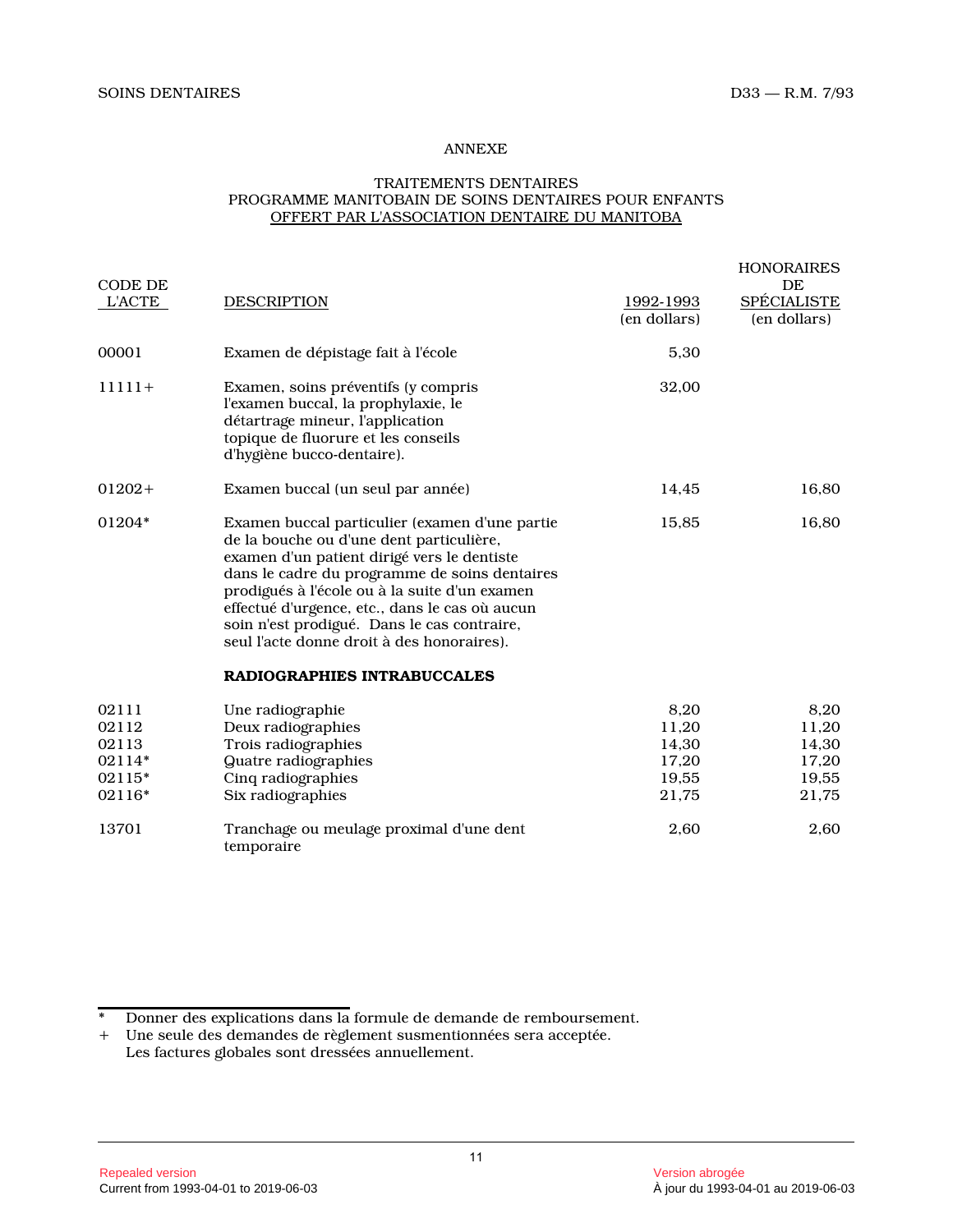HONORAIRES L'ACTE DESCRIPTION 1992-1993 SPÉCIALISTE (en dollars) (en dollars)

CODE DE DE

**MAINTENEURS D'ESPACE**

**REMARQUE** : Les honoraires relatifs aux appareils d'orthodontie énoncés ci-dessous comprennent la conception, la scission, la fabrication, l'insertion et le premier scellement. **(EMPLOYER DES BAGUES AJUSTÉES)** Un état détaillé des frais de laboratoire doit figurer, sur demande, sur la facture.

### **SYSTÈME DE CODIFICATION RELATIF AUX MAINTENEURS D'ESPACE**

| 1 <sub>0</sub> |  | Hémi-arcade supérieure droite |  |  |
|----------------|--|-------------------------------|--|--|
|----------------|--|-------------------------------|--|--|

- 20 Hémi-arcade supérieure gauche<br>30 Hémi-arcade inférieure gauche
- Hémi-arcade inférieure gauche
- 
- 4 0 Hémi-arcade inférieure droite<br>0 1 Hémi-arcades supérieures dro
- 0 1 Hémi-arcades supérieures droite et gauche<br>0 2 Hémi-arcades inférieures droite et gauche
- 0 2 Hémi-arcades inférieures droite et gauche<br>0 4 Région antérieure supérieure
- 0 4 Région antérieure supérieure<br>0 7 Région antérieure inférieure Région antérieure inférieure

| 15101 | Bague fixe unilatérale                                                                                                                                                                                                                                                                                                                                                                                                                                                                                                                                                                                                                             | $47,90 + L$ | $55,10+L$   |
|-------|----------------------------------------------------------------------------------------------------------------------------------------------------------------------------------------------------------------------------------------------------------------------------------------------------------------------------------------------------------------------------------------------------------------------------------------------------------------------------------------------------------------------------------------------------------------------------------------------------------------------------------------------------|-------------|-------------|
| 15102 | Bague fixe bilatérale<br>(arcade linguale soudée)                                                                                                                                                                                                                                                                                                                                                                                                                                                                                                                                                                                                  | $95,90+L$   | $110,10+L$  |
| 15104 | Bague, tubes et fermoirs (arcade linguale)                                                                                                                                                                                                                                                                                                                                                                                                                                                                                                                                                                                                         | $90,10+L$   | $103,55+L$  |
| 15202 | Couronne ou bague fixe en acier inoxydable<br>(avec attachement intra-alvéolaire)                                                                                                                                                                                                                                                                                                                                                                                                                                                                                                                                                                  | $72,85 + L$ | $89,35 + L$ |
| 15601 | Vérification du ou des mainteneurs d'espace<br>- un maximum de deux vérifications par année et par<br>patient; les honoraires ne peuvent être remboursés si un<br>autre examen prévu à la présente annexe est également effectué.<br>- les honoraires relatifs à la vérification ne peuvent être remboursés<br>qu'une fois, même si le patient a plus d'un mainteneur d'espace.<br>- une seule demande de remboursement d'honoraires relatifs à la<br>vérification est permise par période de quatre mois.<br>Seuls les coûts du premier mainteneur d'espace et des vérifications<br>courantes sont remboursés par le Programme de soins dentaires | 22,10       | 27,70       |

pour enfants (P.S.D.E.). En cas de perte ou de bris d'un appareil, les coûts de remplacement ou de réparation **NE SONT PAS** remboursables.

Repealed version version abrogée version abrogée version abrogée version abrogée version abrogée version abrogée version abrogée version abrogée version abrogée version abrogée version abrogée version abrogée version abrog Current from 1993-04-01 to 2019-06-03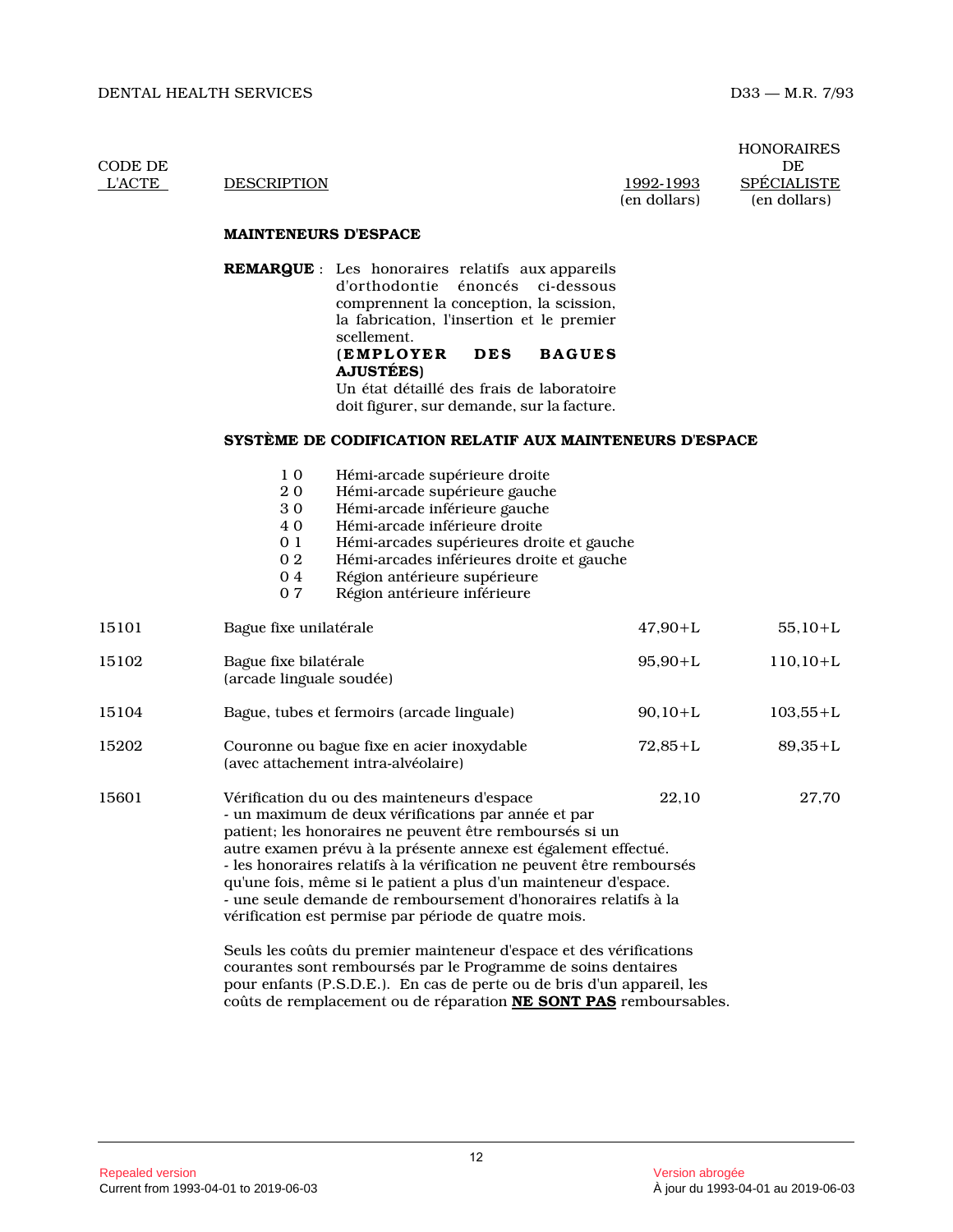| CODE DE<br><b>L'ACTE</b>                  | <b>DESCRIPTION</b>                             |                                                                                                                                                                                                                                                                                                                                                                                                                                                                        | <u> 1992-1993</u><br>(en dollars)         | <b>HONORAIRES</b><br>DE<br><b>SPÉCIALISTE</b><br>(en dollars) |  |  |
|-------------------------------------------|------------------------------------------------|------------------------------------------------------------------------------------------------------------------------------------------------------------------------------------------------------------------------------------------------------------------------------------------------------------------------------------------------------------------------------------------------------------------------------------------------------------------------|-------------------------------------------|---------------------------------------------------------------|--|--|
|                                           |                                                | CARIES/TRAUMATISME/MAÎTRISE DE LA DOULEUR                                                                                                                                                                                                                                                                                                                                                                                                                              |                                           |                                                               |  |  |
| $20111*$                                  | à un <i>acte distinct</i> .                    | Contrôle de la carie - enlèvement des lésions<br>carieuses ou des restaurations existantes et pose de<br>pansements sédatifs ou protecteurs, y compris les coiffes<br>pulpaires au besoin. La pose de ces dernières est assimilée<br>(Les coûts ne sont habituellement pas remboursables pour<br>une dent temporaire à moins que les explications fournies<br>indiquent que la dent est en train de s'exfolier).                                                       | 21,70                                     | 25,55                                                         |  |  |
| 20121*                                    | acte distinct.                                 | Contrôle de la carie - dents sur lesquelles<br>des bagues sont posées - enlèvement des lésions carieuses<br>ou des restaurations existantes et pose de pansements<br>sédatifs ou protecteurs, y compris les coiffes pulpaires<br>au besoin. La pose de ces dernières est assimilée à un<br>(Les coûts ne sont habituellement pas remboursables pour<br>une dent temporaire à moins que les explications fournies<br>indiquent que la dent est en train de s'exfolier). | 32,80                                     | 39,30                                                         |  |  |
|                                           | <b>RESTAURATIONS EN AMALGAME</b>               |                                                                                                                                                                                                                                                                                                                                                                                                                                                                        |                                           |                                                               |  |  |
|                                           |                                                | <b>REMARQUE:</b> Lorsque deux restaurations distinctes<br>sont pratiquées au cours d'une même<br>séance sur une face commune d'une<br>même dent afin d'en préserver la<br>structure alors qu'une seule restauration<br>aurait pu être faite, les honoraires d'une<br>seule restauration sont remboursables.                                                                                                                                                            |                                           |                                                               |  |  |
|                                           |                                                | Traitement de la carie dentaire<br>(y compris l'anesthésie locale, la protection<br>et le coiffage pulpaires et le polissage)                                                                                                                                                                                                                                                                                                                                          |                                           |                                                               |  |  |
| 21111<br>21112<br>21113<br>21114          | a) Dents temporaires<br>Amalgame,<br>Amalgame, | une face (ou puits dentinaire et fissure)<br>deux faces<br>trois faces<br>quatre faces et plus                                                                                                                                                                                                                                                                                                                                                                         | 20,60<br>34,45<br>36,80<br>40,55          | 25,25<br>42,25<br>44,15<br>49,55                              |  |  |
| 21211<br>21212<br>21213<br>21214<br>21215 | Amalgame,                                      | b) Dents permanentes antérieures et prémolaires<br>une face<br>deux faces<br>trois faces<br>quatre faces<br>cinq faces                                                                                                                                                                                                                                                                                                                                                 | 26,65<br>30,10<br>45,95<br>55,10<br>67,40 | 32,85<br>46,60<br>54,40<br>65,35<br>82,45                     |  |  |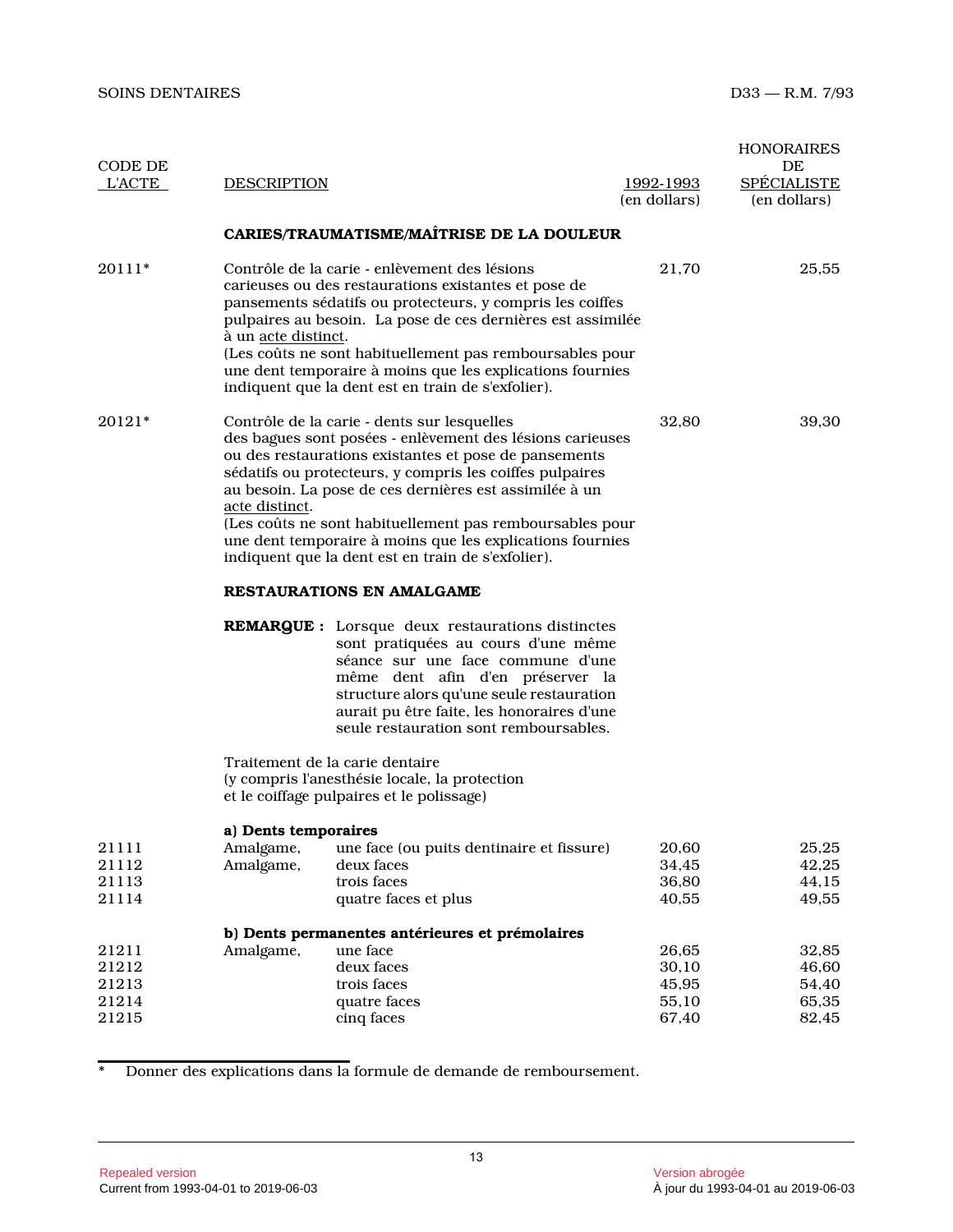| CODE DE        |                           |                                                                                                                                                                               |                | <b>HONORAIRES</b><br>DE |
|----------------|---------------------------|-------------------------------------------------------------------------------------------------------------------------------------------------------------------------------|----------------|-------------------------|
| <b>L'ACTE</b>  | <b>DESCRIPTION</b>        |                                                                                                                                                                               | 1992-1993      | <b>SPÉCIALISTE</b>      |
|                |                           |                                                                                                                                                                               | (en dollars)   | (en dollars)            |
|                | c) Molaires permanentes   |                                                                                                                                                                               |                |                         |
| 21221<br>21222 | Amalgame,                 | une face<br>deux faces                                                                                                                                                        | 33,80<br>45,95 | 41,10<br>54,40          |
| 21223          |                           | trois faces                                                                                                                                                                   | 52,85          | 62,50                   |
| 21224          |                           | quatre faces                                                                                                                                                                  | 62,00          | 75,90                   |
| 21225          |                           | cinq faces                                                                                                                                                                    | 78,10          | 92,60                   |
|                |                           |                                                                                                                                                                               |                |                         |
|                | <b>TENONS DENTINAIRES</b> |                                                                                                                                                                               |                |                         |
| 21401          | Un tenon                  |                                                                                                                                                                               | 8,70           | 9,70                    |
| 21402          | Deux tenons               |                                                                                                                                                                               | 14,00          | 15,75                   |
| 21403*         | Trois tenons              |                                                                                                                                                                               | 21,25          | 23,80                   |
|                | <b>REMARQUE: UNE</b>      | SEULE RESTAURATION<br>DÉFINITIVE PAR DENT EST PRISE EN<br>CHARGE DANS UNE PÉRIODE DE<br>DOUZE MOIS, SAUF DANS LE CAS OÙ<br>LA CAUSE DU TRAUMATISME EST<br>D'ORIGINE EXTERNE.  |                |                         |
|                | <b>COURONNES</b>          |                                                                                                                                                                               |                |                         |
| 22201          |                           | Dent temporaire antérieure, couronne en acier<br>inoxydable (canines seulement)                                                                                               | 53,25          | 67,60                   |
| 22211          | inoxydable                | Dent temporaire postérieure, couronne en acier                                                                                                                                | 53,25          | 67,60                   |
| 22311          | inoxydable                | Dent permanente postérieure, couronne en acier                                                                                                                                | 63,25          | 86,95                   |
| 22401          |                           | Dent temporaire antérieure, couronne préfabriquée<br>en résine acrylique (canines seulement)                                                                                  | 42,10          | 58,75                   |
|                |                           | <b>RESTAURATIONS DE DENTS COLORÉES</b>                                                                                                                                        |                |                         |
|                |                           | RESTAURATIONS DE DENTS COLORÉES PERMANENTES<br>ANTÉRIEURES PAR MORDANÇAGE (NE PAS UTILISER POUR<br>LES APPLICATIONS DE FACETTE PROTHÉTIQUE OU LES<br>FERMETURES DE DIASTÈSE). |                |                         |
| 23111          | Une face                  |                                                                                                                                                                               | 38,10          | 44,70                   |
| 23112          | Deux faces (continues)    |                                                                                                                                                                               | 44,80          | 53,35                   |
| 23113          | Trois faces (continues)   |                                                                                                                                                                               | 75,80          | 90,60                   |
| 23114          | Quatre faces (continues)  |                                                                                                                                                                               | 87,15          | 109,40                  |
| 23115          | faces par dent)           | Cinq faces (continues, nombre maximal de                                                                                                                                      | 100,30         | 128,10                  |
|                |                           | RESTAURATIONS DE DENTS COLORÉES PERMANENTES<br>POSTÉRIEURES PAR MORDANÇAGE                                                                                                    |                |                         |
|                | <b>REMARQUE:</b>          | Parmi les dents postérieures à restaurer,<br>une dent colorée n'est pas considérée une<br>priorité.                                                                           |                |                         |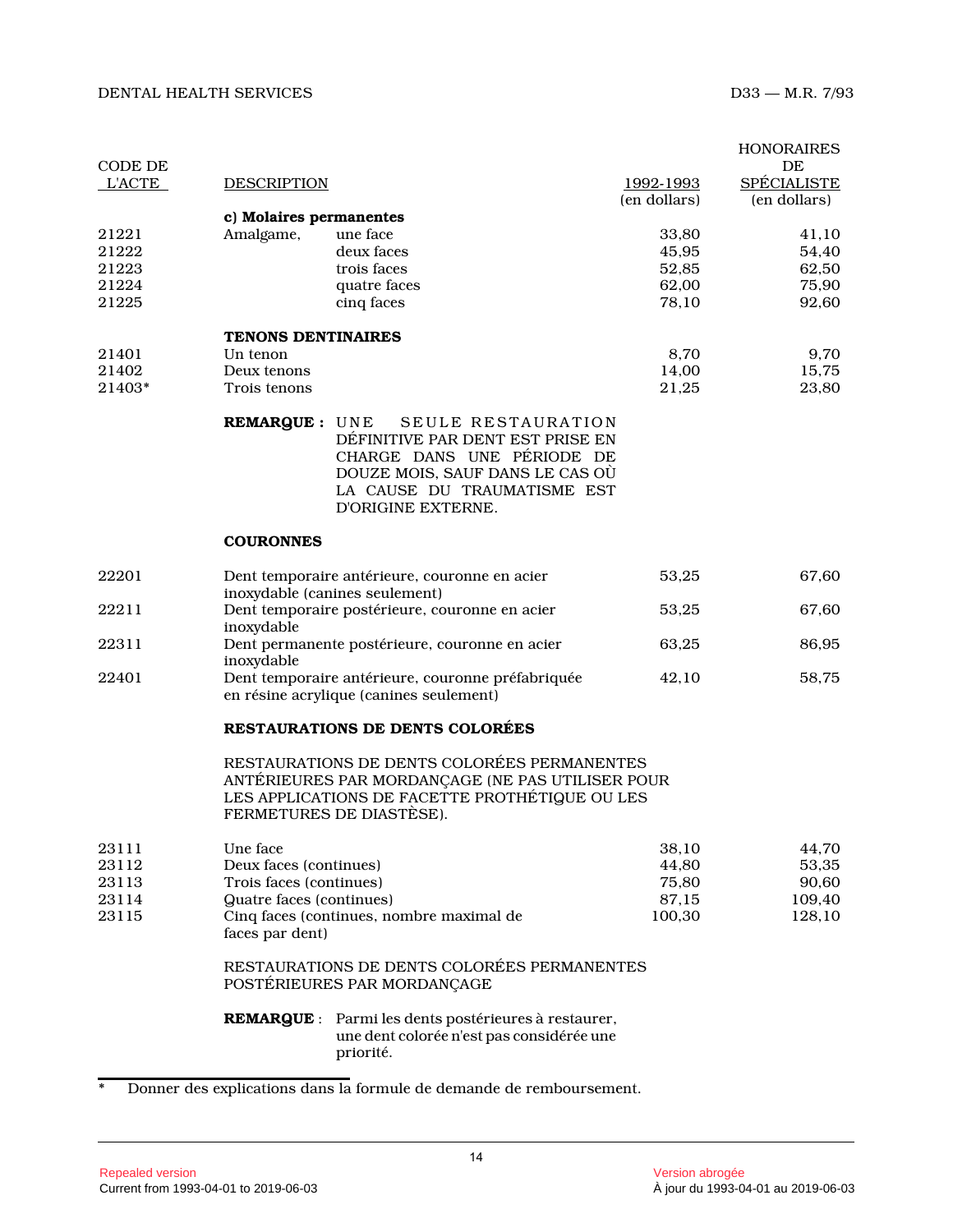| CODE DE       |                           |                                                                                                                                                                                                                                                                                                                                                                                                   |              | <b>HONORAIRES</b><br>DE            |
|---------------|---------------------------|---------------------------------------------------------------------------------------------------------------------------------------------------------------------------------------------------------------------------------------------------------------------------------------------------------------------------------------------------------------------------------------------------|--------------|------------------------------------|
| <b>L'ACTE</b> | <b>DESCRIPTION</b>        |                                                                                                                                                                                                                                                                                                                                                                                                   | 1992-1993    | <b>SPÉCIALISTE</b><br>(en dollars) |
|               |                           | Dent colorée, prémolaire permanente                                                                                                                                                                                                                                                                                                                                                               | (en dollars) |                                    |
| 23311         | Une face                  |                                                                                                                                                                                                                                                                                                                                                                                                   | 38.10        | 48,90                              |
| 23312         | Deux faces                |                                                                                                                                                                                                                                                                                                                                                                                                   | 45,90        | 60,05                              |
| 23313         | Trois faces               |                                                                                                                                                                                                                                                                                                                                                                                                   | 54,85        | 71,00                              |
|               |                           | Dent colorée, molaire permanente                                                                                                                                                                                                                                                                                                                                                                  |              |                                    |
| 23321         | Une face                  |                                                                                                                                                                                                                                                                                                                                                                                                   | 38,10        | 48,90                              |
| 23322         | Deux faces                |                                                                                                                                                                                                                                                                                                                                                                                                   | 45,90        | 60,05                              |
| 23323         | Trois faces               |                                                                                                                                                                                                                                                                                                                                                                                                   | 54,85        | 71,00                              |
|               |                           | <b>REMARQUE</b> : Les honoraires relatifs à la restauration<br>en résine acrylique ou composite de<br>dents temporaires sont remboursés au<br>taux d'une restauration en amalgame. La<br>restauration composite<br>de dents<br>postérieures ne doit pas toucher la crête<br>marginale, c.-à-d. que les restaurations<br>en résine des faces M.O., D.O. et M.O.D.<br>ne sont pas prises en charge. |              |                                    |
|               | <b>REMARQUE: UNE</b>      | SEULE RESTAURATION<br>DEFINITIVE PAR DENT EST PRISE EN<br>CHARGE AU COURS D'UNE PÉRIODE<br>DE DOUZE MOIS, SAUF DANS LE CAS<br>OÙ LA CAUSE DU TRAUMATISME EST<br>D'ORIGINE EXTERNE.                                                                                                                                                                                                                |              |                                    |
|               | <b>TENONS</b>             |                                                                                                                                                                                                                                                                                                                                                                                                   |              |                                    |
|               |                           | TENONS RADICULAIRES PRÉFABRIQUÉS (ACTE DISTINCT)                                                                                                                                                                                                                                                                                                                                                  |              |                                    |
|               | (AVEC OU SANS CLÉ)        |                                                                                                                                                                                                                                                                                                                                                                                                   |              |                                    |
| 25731*        | Un tenon                  |                                                                                                                                                                                                                                                                                                                                                                                                   | 80,75        | 94,25                              |
| 25732*        | Deux tenons               |                                                                                                                                                                                                                                                                                                                                                                                                   | 113,70       | 132,70                             |
|               | <b>PULPOTOMIE</b>         |                                                                                                                                                                                                                                                                                                                                                                                                   |              |                                    |
|               |                           | <b>REMARQUE :</b> Les honoraires relatifs à une pulpectomie<br>pratiquée d'urgence ou à une pulpotomie<br>pratiquée sur une dent sur laquelle un<br>traitement radiculaire est effectué par le<br>même dentiste dans une période de trois<br>mois sont déduits des honoraires relatifs<br>au traitement radiculaire.                                                                              |              |                                    |
| 32221*        |                           | Dent permanente - antérieure et prémolaire                                                                                                                                                                                                                                                                                                                                                        | 24,35        | 30,45                              |
| 32222*        | Dent permanente - molaire |                                                                                                                                                                                                                                                                                                                                                                                                   | 42,55        | 53,20                              |
| 32232         | Dent temporaire           |                                                                                                                                                                                                                                                                                                                                                                                                   | 27,90        | 35,05                              |
|               |                           | PULPECTOMIE, DENT PERMANENTE - DENT TEMPORAIRE PERSISTANTE                                                                                                                                                                                                                                                                                                                                        |              |                                    |
| 32311         | Un canal                  |                                                                                                                                                                                                                                                                                                                                                                                                   | 46,40        | 57,80                              |
| 32312         | Deux canaux               |                                                                                                                                                                                                                                                                                                                                                                                                   | 46,40        | 57,80                              |
| 32313         | Trois canaux              |                                                                                                                                                                                                                                                                                                                                                                                                   | 46,40        | 57,80                              |
| 32314         | Quatre canaux et plus     |                                                                                                                                                                                                                                                                                                                                                                                                   | 46,40        | 57,80                              |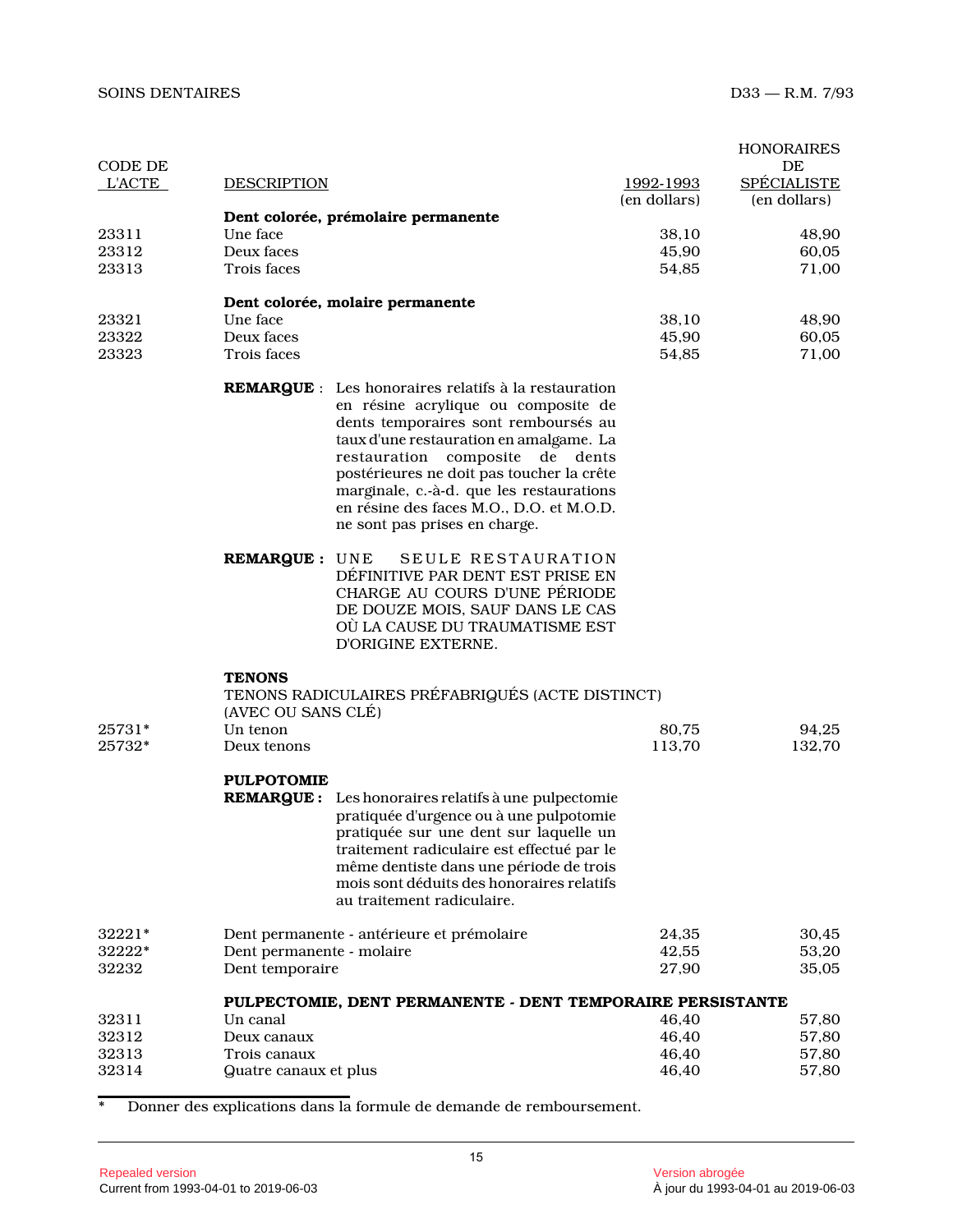| CODE DE          |                                        |                                                                                                                                                                                                                                                                                                                                                                          |                                  | <b>HONORAIRES</b><br>DE            |
|------------------|----------------------------------------|--------------------------------------------------------------------------------------------------------------------------------------------------------------------------------------------------------------------------------------------------------------------------------------------------------------------------------------------------------------------------|----------------------------------|------------------------------------|
| <b>L'ACTE</b>    | <b>DESCRIPTION</b>                     |                                                                                                                                                                                                                                                                                                                                                                          | <u>1992-1993</u><br>(en dollars) | <b>SPÉCIALISTE</b><br>(en dollars) |
|                  |                                        | Les honoraires relatifs à une pulpectomie pratiquée d'urgence ne sont pas<br>remboursables si une pulpectomie totale ou un traitement radiculaire sont<br>effectués au cours d'une visite ultérieure.                                                                                                                                                                    |                                  |                                    |
| 32321            |                                        | Dent temporaire - pulpectomie et obturation<br>radiculaire pouvant faire l'objet d'une restauration                                                                                                                                                                                                                                                                      | 42,15                            | 57,80                              |
|                  |                                        | <b>TRAITEMENT RADICULAIRE</b>                                                                                                                                                                                                                                                                                                                                            |                                  |                                    |
|                  |                                        | <b>REMARQUE :</b> Le traitement radiculaire comprend le<br>plan de traitement, les radiographies<br>nécessaires, le test de vitalité pulpaire,<br>l'incision, le drainage et la restauration<br>de l'ouverture pratiquée sur une face<br>Les radiographies<br>dentaire.<br>postopératoires doivent être jointes à la<br>facture pour que cette dernière soit<br>traitée. |                                  |                                    |
|                  |                                        | TRAITEMENTS RADICULAIRES, DENT PERMANENTE,<br>RACINES ENTIÈREMENT DÉVELOPPÉES                                                                                                                                                                                                                                                                                            |                                  |                                    |
| 33111<br>33121   | Un canal<br>Deux canaux                |                                                                                                                                                                                                                                                                                                                                                                          | 194,25<br>272,75                 | 243,25<br>355,20                   |
| 33131            | Trois canaux                           |                                                                                                                                                                                                                                                                                                                                                                          | 313,60                           | 394,50                             |
| 33141            | Quatre canaux                          |                                                                                                                                                                                                                                                                                                                                                                          | 365,75                           | 460,10                             |
|                  | <b>APEXIFICATION</b>                   |                                                                                                                                                                                                                                                                                                                                                                          |                                  |                                    |
| 33601*<br>33611* |                                        | Première consultation, y compris la pulpectomie<br>Chimiothérapie, honoraires pour une visite                                                                                                                                                                                                                                                                            | 73,45<br>22,65                   | 102,90<br>30,75                    |
|                  |                                        | Incision et drainage (autres interventions d'urgence)                                                                                                                                                                                                                                                                                                                    |                                  |                                    |
| 39201<br>39202   | Antérieures et prémolaires<br>Molaires |                                                                                                                                                                                                                                                                                                                                                                          | 11,65<br>11,65                   | 14,50<br>14,50                     |
| 43411*           | partie de l'acte 11111).               | Détartrage - par unité de temps<br>(à facturer seulement lorsqu'un détartrage majeur<br>s'avère nécessaire, autrement cette intervention fait                                                                                                                                                                                                                            | 21,30                            | 21,30                              |
|                  | <b>PROTHÈSES</b>                       |                                                                                                                                                                                                                                                                                                                                                                          |                                  |                                    |
| 52101*           | (sans crochets)                        | Prothèse maxillaire partielle de transition                                                                                                                                                                                                                                                                                                                              | $72,65 + L$                      | $81,05+L$                          |
| 52102*           | (sans crochets)                        | Prothèse mandibulaire partielle de transition                                                                                                                                                                                                                                                                                                                            | $72,65 + L$                      | $81,05+L$                          |
| 52301*           | acrylique (avec crochets)              | Prothèse maxillaire partielle en résine                                                                                                                                                                                                                                                                                                                                  | $145,40+L$                       | $162,35+L$                         |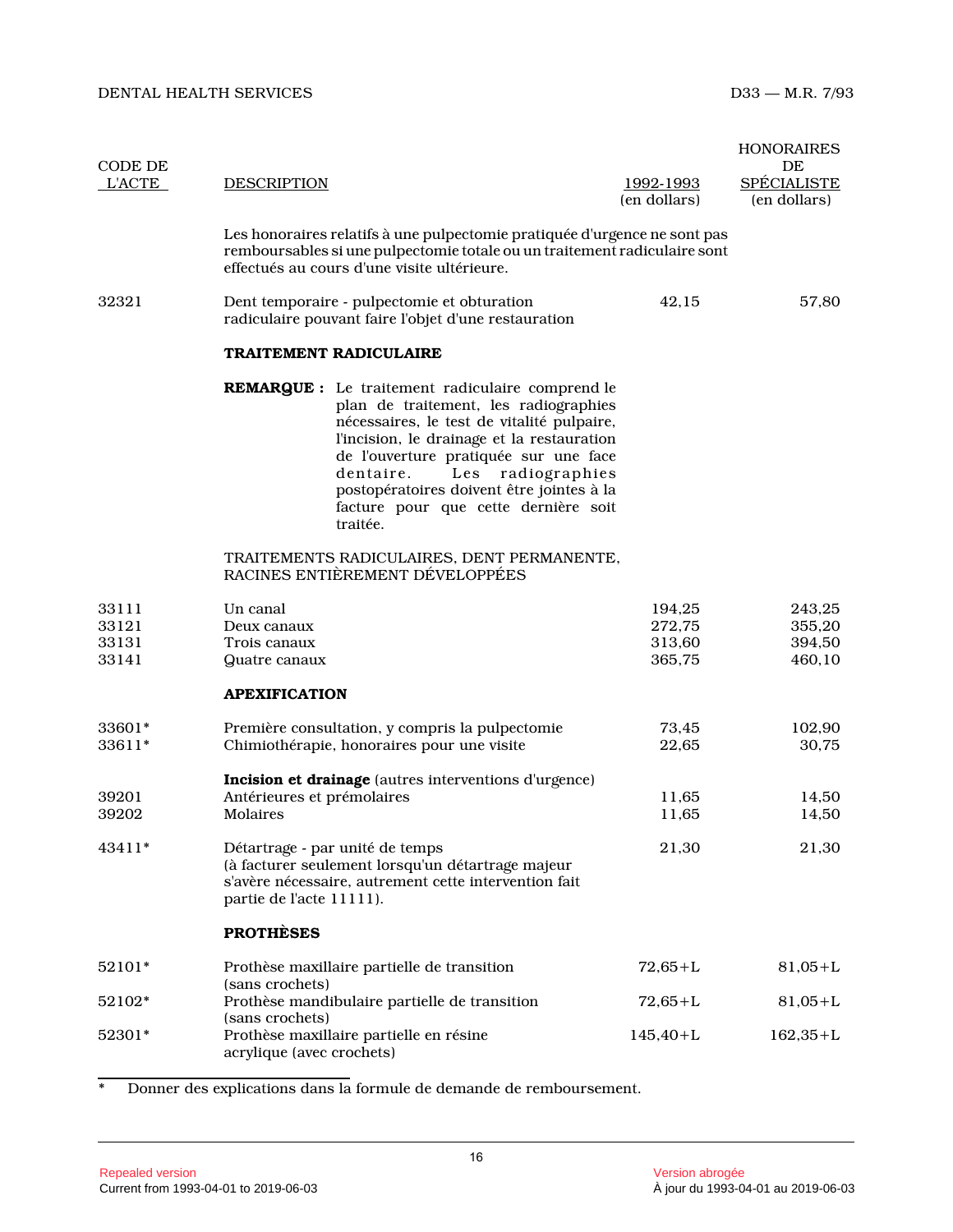| CODE DE          |                               |                                                                                                                                                             |                                                                  | <b>HONORAIRES</b><br>DE            |
|------------------|-------------------------------|-------------------------------------------------------------------------------------------------------------------------------------------------------------|------------------------------------------------------------------|------------------------------------|
| <b>L'ACTE</b>    | <b>DESCRIPTION</b>            |                                                                                                                                                             | 1992-1993<br>(en dollars)                                        | <b>SPÉCIALISTE</b><br>(en dollars) |
| 52302*           | acrylique (avec crochets)     | Prothèse mandibulaire partielle en résine                                                                                                                   | $145,40+L$                                                       | $162,35+L$                         |
|                  |                               | remplacement ou de réparation NE SONT PAS remboursables.                                                                                                    | En cas de perte ou de bris de prothèses partielles, les coûts de |                                    |
|                  | <b>CHIRURGIE</b>              |                                                                                                                                                             |                                                                  |                                    |
|                  |                               | REMARQUE : Les honoraires relatifs à l'extraction ou à<br>l'ablation comprennent le coût des points<br>de suture et du traitement postopératoire<br>normal. |                                                                  |                                    |
|                  |                               |                                                                                                                                                             | LE NOMBRE 99 DÉSIGNE UNE DENT SURNUMÉRAIRE DANS UNE HÉMI-ARCADE. |                                    |
| 71101            | <b>Extraction d'une dent</b>  | DENTS AYANT FAIT ÉRUPTION                                                                                                                                   | 26,25                                                            | 28,55                              |
| 71109            |                               | Extraction d'une autre dent située dans la<br>même hémi-arcade ou le même sextant                                                                           | 13,00                                                            | 14,15                              |
| 71201*           | lambeau chirurgical)          | Extraction d'une dent (nécessité d'un                                                                                                                       | 55,30                                                            | 69,35                              |
| 72111*           | de tissu mou)                 | Extraction d'une dent incluse (recouverte                                                                                                                   | 54,10                                                            | 68,00                              |
| 72211*           | Extraction d'une dent incluse | (partiellement recouverte de tissu osseux)                                                                                                                  | 92,00                                                            | 108,10                             |
| 72221*           | Extraction d'une dent incluse | (entièrement recouverte de tissu osseux)                                                                                                                    | 131,15                                                           | 171,05                             |
|                  | éruption                      | Extraction radiculaire pour une dent ayant fait                                                                                                             |                                                                  |                                    |
| 72311            | Première dent                 |                                                                                                                                                             | 26,25                                                            | 28,55                              |
| 72321*           | Première dent                 | Extraction de racines recouvertes de tissu mou                                                                                                              | 45,65                                                            | 57,30                              |
| 72331*           | Première dent                 | Extraction de racines recouvertes de tissu osseux                                                                                                           | 69,80                                                            | 89,95                              |
|                  |                               | Incision, ablation de kystes ou de granulomes                                                                                                               |                                                                  |                                    |
| 74611*           | 1 cm et moins                 |                                                                                                                                                             | selon le cas                                                     | selon le cas                       |
| 74612*           | $1$ à $2$ cm                  |                                                                                                                                                             | selon le cas                                                     | selon le cas                       |
| 75121*           |                               | Incision intrabuccale et drainage d'un abcès                                                                                                                | selon le cas                                                     | selon le cas                       |
|                  |                               | RÉIMPLANTATION D'UNE OU DE PLUSIEURS DENTS<br><b>AVULSÉES</b> (y compris la contention)                                                                     |                                                                  |                                    |
| 76941*<br>76949* | Chaque dent supplémentaire    | Réimplantation - première dent                                                                                                                              | selon le cas<br>selon le cas                                     | selon le cas<br>selon le cas       |
|                  |                               |                                                                                                                                                             |                                                                  |                                    |